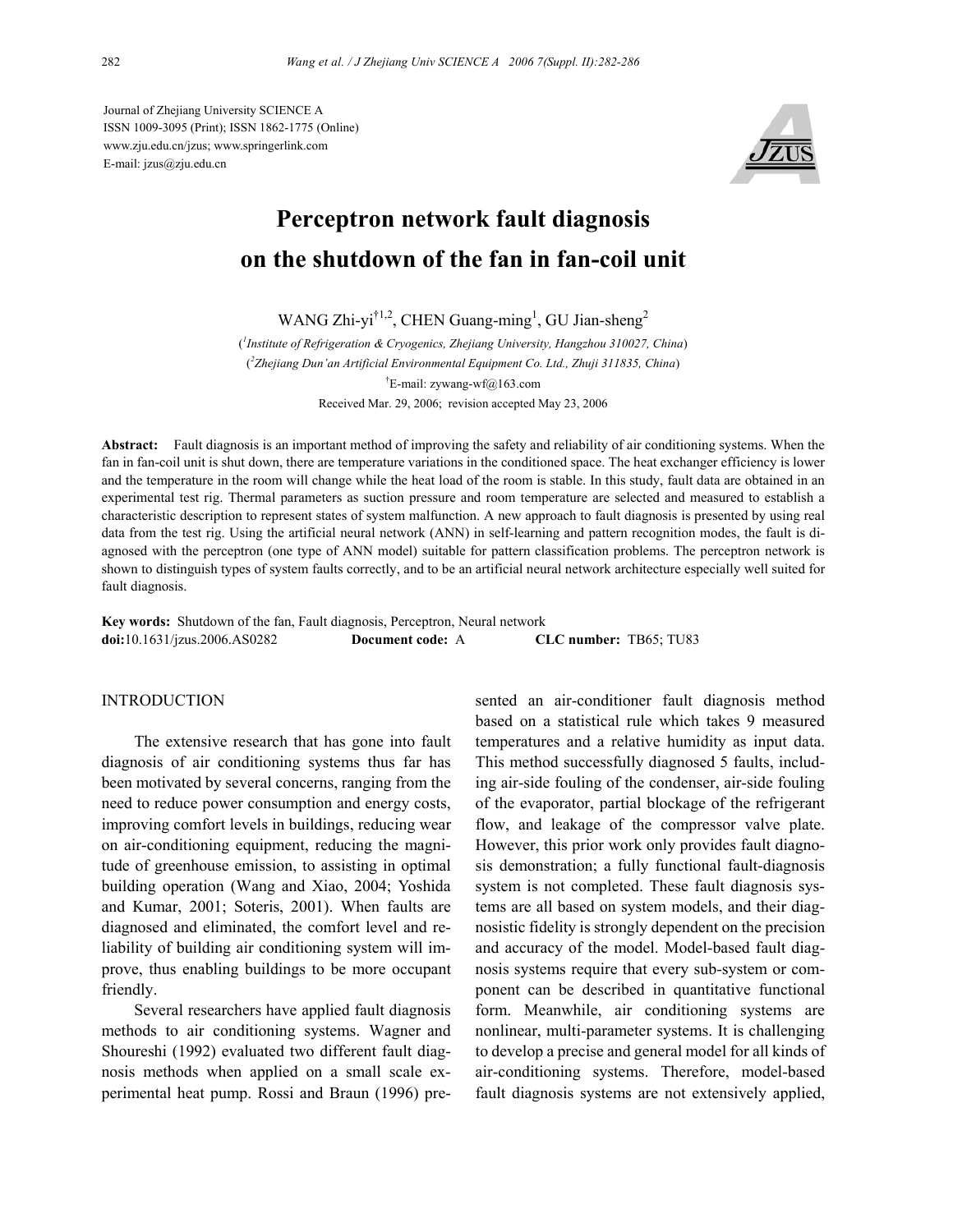because of system complexity and equipment-specific features of system behavior.

In this paper, a fault diagnosis method for air-conditioning systems is presented; the method is different from model-based methods. It makes use of the pattern-classification capabilities of percepron networks, and introduces artificial neural networks as a fault diagnosis method for air-conditioning systems.

## FAULT SIMULATION TEST RIG

For a fault diagnosis system to work, the criteria used to represent the system must be established. As far as air-conditioning systems are concerned, the thermal parameters such as temperatures and pressures of the system are of importance to characterize the fault. These parameters provide self-contained information about the system running state. So, a characteristic description formed from some typical thermal parameters can be the input data for fault diagnosis (House *et al*., 1999; Chia *et al*., 1999; Gordon and Ng, 1995). These characteristic vectors belonging to various running state are used as the training examples for the fault diagnosis purpose neural network.

To obtain a dataset for training the neural network, a test rig was used. During the fault simulation test, important thermal parameters are measured to form characteristic descriptions that represent abnormal running state.

### **Test rig**

Experiments and fault diagnosis system development were carried out on an air-conditioning test rig, shown in Fig.1. This apparatus is based on a reciprocating air-conditioning system using refrigerant R-22 with a cooling capacity of 2.2 kW.

Components of the air-conditioning system include a hermetic reciprocating compressor, a refrigerant-to-water plate heat exchanger (PHX) acting as a condenser, and a fin-tube outdoor heat exchanger acting as an evaporator. The system is equipped with a thermal expansion valve (TEV). Using a circulation pump and a hot-water supply, an air-conditioning load is supplied to the room.



**Fig.1 Diagram of the air conditioning system test rig**  1: Compressor; 2: Four-way-reversing valve; 3: Outdoor heat exchanger; 4: Check valve; 5: Drier and filter; 6: Solenoid valve; 7: Sight glass; 8: Thermal expansion valve; 9: Plate heat exchanger; 10: Expansion vessel; 11: Circulation pump; 12: Fan coil unit; 13: Conditioned room

#### **Instrumentation and data-acquisition system**

The instrumentation of the test rig is composed of four platinum resistance temperature detectors (RTDs) (tolerance:  $(\pm 0.25 + 0.0042)$  °C), and one pressure transducer is given in Table 1.

**Table 1 Measured variables** 

| TADIV I MICASULCU VALIADICS |                                           |  |
|-----------------------------|-------------------------------------------|--|
| Variables                   | Descriptions                              |  |
| t TEV in                    | Entering temperature of TEV $(^{\circ}C)$ |  |
| t PHX in                    | Entering temperature of PHX $(^{\circ}C)$ |  |
| t PHX out                   | Leaving temperature of PHX $(^{\circ}C)$  |  |
| t ROOM                      | Room temperature $(^{\circ}C)$            |  |
| $p$ SUCT                    | Suction pressure (kPa)                    |  |

Dry surface-mounted RTDs are used. This type of installation was chosen not only to avoid problems with refrigerant leaks, but also to duplicate the most likely way in which RTDs would be installed in the field. Pressure is measured using an optical pressure transducer (accuracy:  $\pm 6.5$  kPa) mounted in the manner usually employed for pressure gauges and as close to the desired point as conditions would allow; the measurement point is also shown in Fig.1.

Data acquisition is carried out using a computer-based system that enables the user to establish sampling frequencies of up to 1 Hz. The output data files can be stored on the computer serving the test unit and can be transferred to other platforms with specialized software applications for further analysis as shown in Fig.2.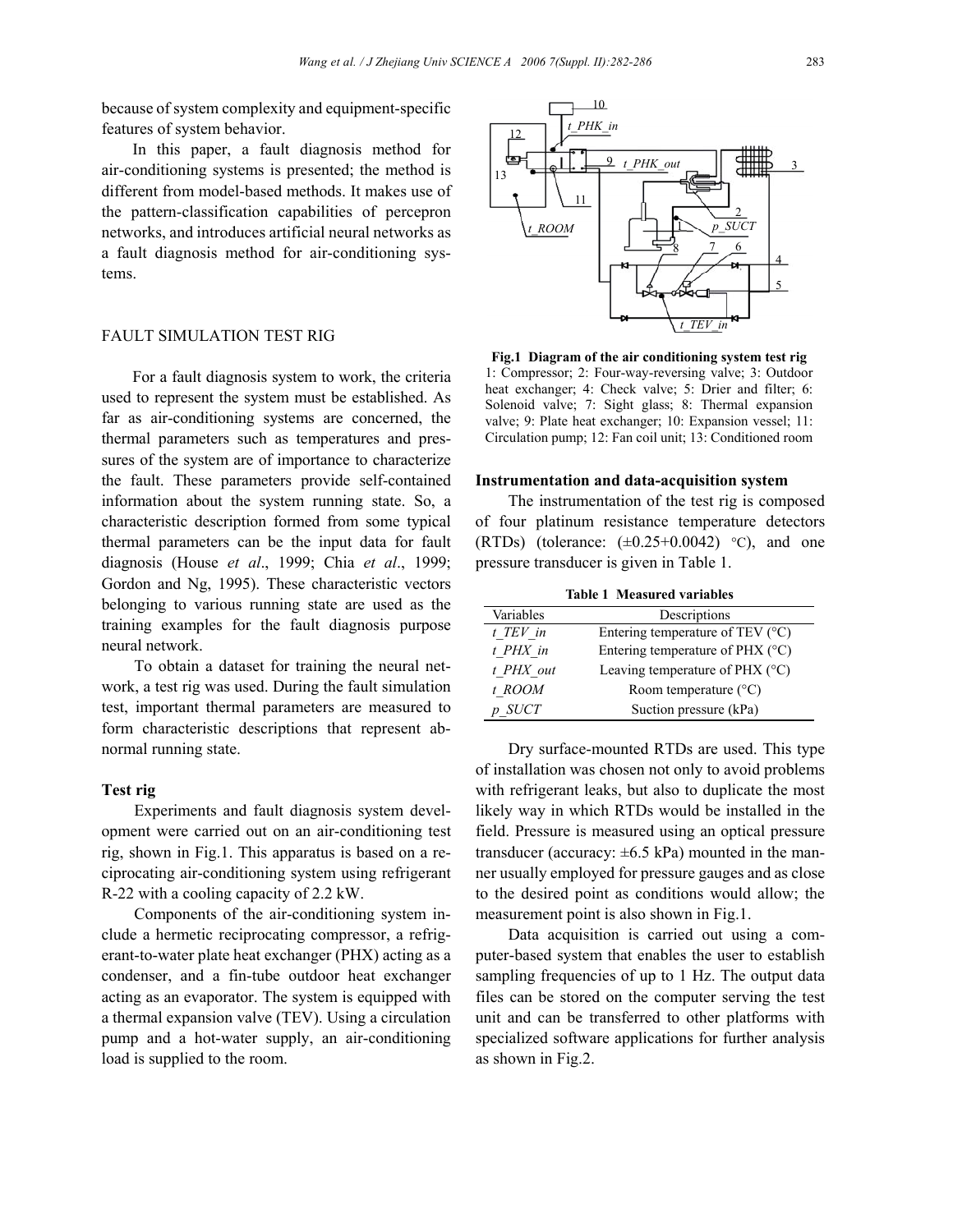

**Fig.2 Data-acquisition system** 0

## **Experimental methodology**

The air-conditioning system is at its normal state for times less than *t*=9 min, and data are recorded as in Fig.3a. At *t*=9 min, the fan of fan-coil unit in the air-conditioning room is shut down. The temperature of the air in the conditioned space changes because the heat load to the room is steady. The refrigerant temperature at the plate heat exchange increases, owing to insufficient heat rejection at the evaporator. The COP of the system decreases because of the high condensing temperature, and the cooling capacity of the system is reduced. The thermal parameters are shown in Fig.3a. By analyzing the experimental results, characteristic descriptions can be developed for the faults, distinguishing one fault from another. Analysis of Fig.3 shows that two of the parameters can represent the malfunction. Suction pressure is the most quick to respond to the fault, and conditionedspace temperature is an important parameter because controlling the air temperature is the function of the system. Suction pressure and temperature of the conditioned space are selected as the parameters to provide a characteristic description.

### PERCEPTRON NETWORK FAULT DIAGNOSIS

Artificial neural networks can classify patterns, using distributed information distributed storage and parallel computation features. The ANN has batch calculation capacity and self-learning ability. The ANN is a powerful tool for solving many nonlinear mapping problems which cannot be solved with conventional methods (Peitsman and Bakker, 1996; Mohamed *et al*., 2005).

## **Perceptron network**

The general approach to solving real-world complex classification problems that relies upon an



**Fig.3 Thermal parameters of the normal state (a) and the fan shutdown of fan-coil unit (b)**

MLP (Multi-Layer Perceptron) network is adopted (Weng and Wang, 2002), which is more precisely the so-called BP (Back Propagation) network. However, there is no theoretical basis for deciding how many neurodes to use, nor is there an established theory for deciding network architecture, such as the number of layers and neurode distribution for each particular problem. In most cases, finding workable networks are implemented through a trial-and-error procedure.

The perceptron is one of the most classical artificial neural networks (Rosenblatt, 1961). The simplest perceptron network is a single-layer network, with its input weights and biases set by training. After that, when an input vector is presented to the trained perceptron network, the desired output target can be obtained. The algorithm used in the training process is called the perceptron learning rule. If the problem is linearly separable, the perceptron network is always the most powerful and reliable problem-solving network. It is especially well suited for solving simple pattern classification problems.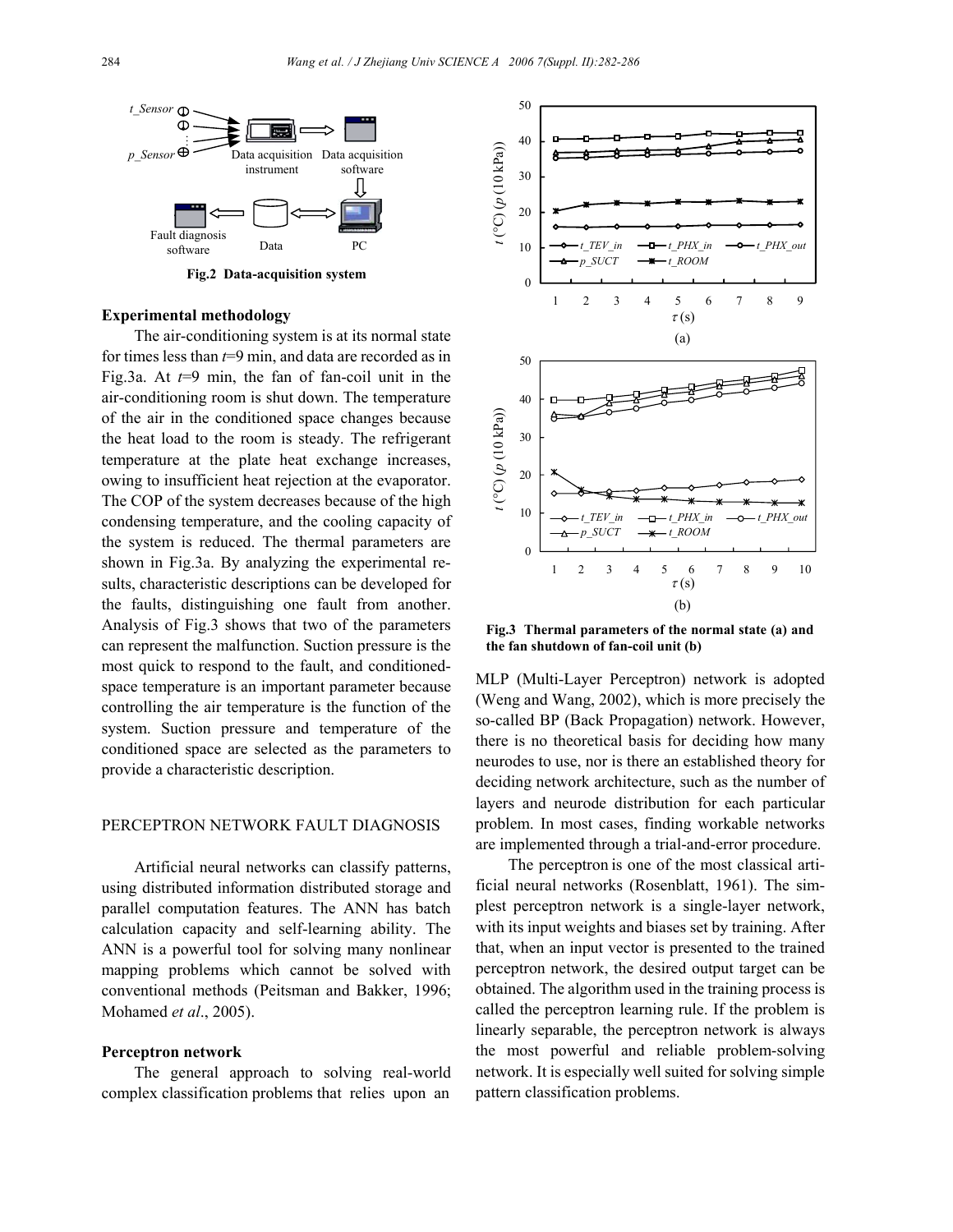#### **Perceptron neurode**

A perceptron neurode using the hard-limit transfer function *hardlim* (Rosenblatt, 1961), is shown in Fig.4. Each external input is weighted with an appropriate weight  $W_{1i}$ , and the sum of the weighted inputs is sent to the hard-limit transfer function, which also has an input of 1 transmitted to it through the bias. The hard-limit transfer function, which returns a 0 or a 1, is shown in Fig.5. The perceptron neurode produces a 1 if the net input into the transfer function is equal to or greater than 0; otherwise it produces a 0. The hard-limit transfer function gives the perceptron the ability to classify input vectors by dividing the input space into two regions. Two classification regions are formed by the decision boundary line, which is determined by Eq.(1). This line is perpendicular to the weight matrix *W* and shifted according to the bias *b*.

$$
Wp+b=0.\t\t(1)
$$



**Fig.5 Hard-limit transfer function**

### **Implementation of perceptron diagnosis network**

Assume that there are finite possible running states which an air-conditioning system can take. For instance, there are *n* types of possible system faults. Let  $S_0$  represents the normal state, and  $S_1, S_2, S_3, \ldots, S_n$ each represent one type of fault state. When the system is running at state  $S_i$ , the corresponding observable vector is  $Y_i = (Y_{i1}, \ldots, Y_{im})$ . Therefore, the process of fault diagnosis can be considered as finding the

state  $S_i$  according to the given measurable characteristic vector  $Y_i = (Y_{i1}, \ldots, Y_{im})$  of the system. To some extent, fault diagnosis can be considered as one kind of pattern classification problem. The output values of a perceptron can take on only one of two values (0 or 1) due to the hard-limit transfer function. It is suitable in the above fault diagnosis (Zhang, 2006).

The computer simulation routines of the preceding diagnosis neural network are implemented within the MATLAB computational environment (Wasserman, 1993). It includes the network foundation, training program *newtrainfdp.m*, and the diagnosis program *simfdp.m*. The decision boundaries of the trained neurodes within the perceptron network are shown in Fig.6. The characteristic description of the fault through suction pressure and temperature of the conditioned space are given.



**Fig.6 Results of the network training and identification. (a) Results of classification; (b) Result of obtaining error**

It can be seen that after several iterations in the training procedure, the ANN separates the fault state successfully from the normal state. That is to say, the trained perceptron network is ready for future diag